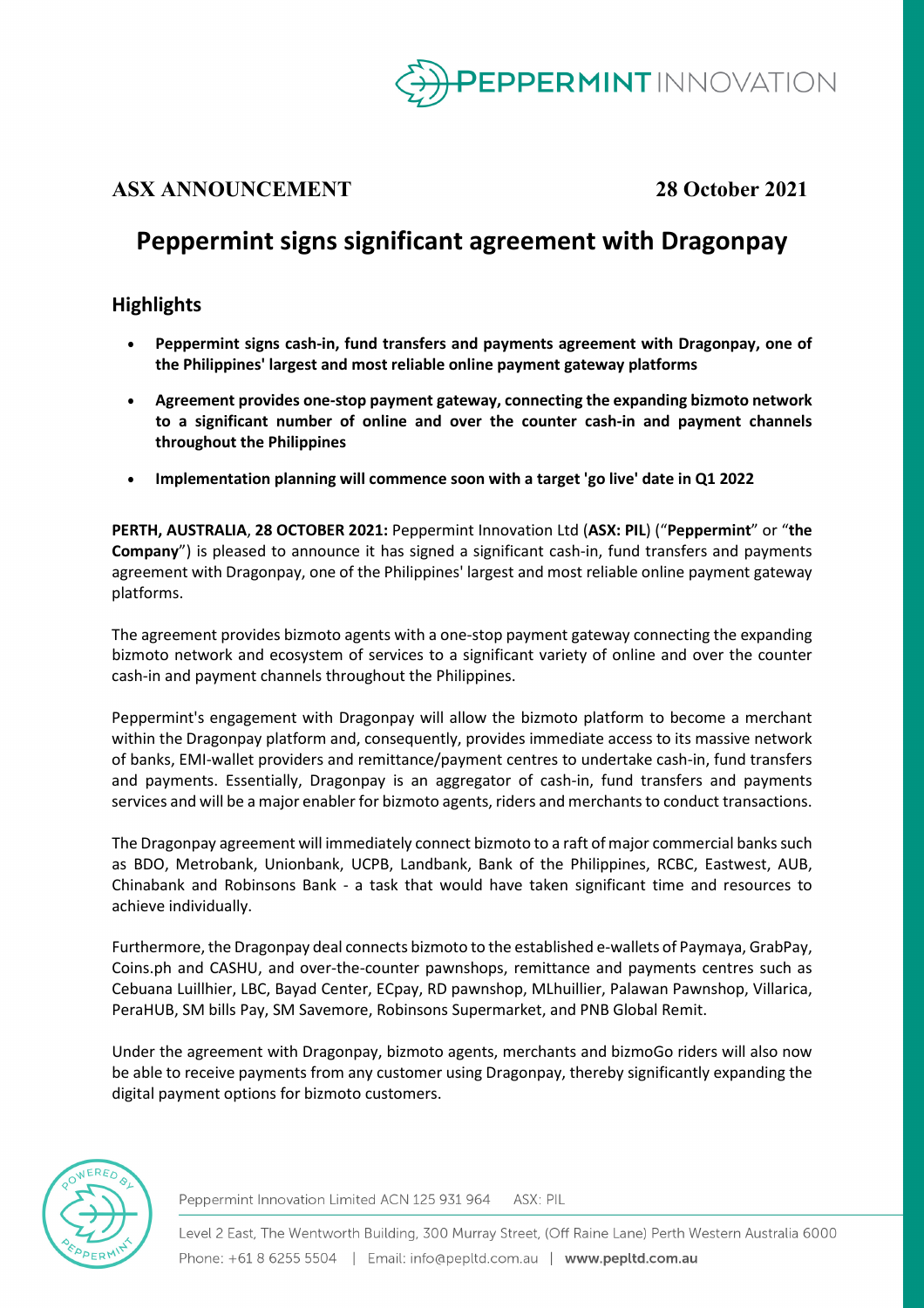

Peppermint does not earn direct revenue from the agreement but will earn a system fee for every transaction that is made across the bizmoto platform. The system fee is not set and varies depending on the trading exchange used. The system fee earned by the Company varies from a flat fee basis to a percentage of the transaction value. At present, the Company earns up to 6% of the transaction value on most transactions across the bizmoto platform.

This agreement is for an initial one-year term and renews automatically unless either party gives 30 days' notice not to renew.

**Peppermint's Managing Director and CEO Chris Kain said:** "This is a huge deal for Peppermint and will allow any bizmoto agent to immediately start collecting digital payments from any customer that is connected to Dragonpay's extensive network of partners.

"This strengthens a bizmoto agents' ability to provide a service and directly collect payment via digital settlement from a customer in real time, which is significant given the growing digital payment trend in the Philippines.

"Additionally, bizmoto agents, riders and merchants can now tap directly into Dragonfly's network and use it as cash-in points. This will make the cash-in process even more convenient for our agents, riders and merchants and, therefore, should encourage them to use the bizmoto platform more frequently.

"And the more cash-in points we have, the more options for our bizmoPay borrowers to service their bizmoPay loans.

"This agreement with Dragonpay is a major milestone and significant enabler in our goal to achieve complete interoperability for bizmoto across the Philippines payments landscape.

"Our aim is to have all of the necessary technical and system integration complete to enable a first phase 'go-live' date in Q1 2022."

## **Ends**

This ASX announcement has been approved by Peppermint Innovation Limited's Board of Directors and authorised for release.

## **For more information, please contact:**

Chris Kain Managing Director & CEO Peppermint Innovation Limited E: info@pepltd.com.au



Peppermint Innovation Limited ACN 125 931 964 ASX: PIL

Level 2 East, The Wentworth Building, 300 Murray Street, (Off Raine Lane) Perth Western Australia 6000 Phone: +61 8 6255 5504 | Email: info@pepltd.com.au | www.pepltd.com.au